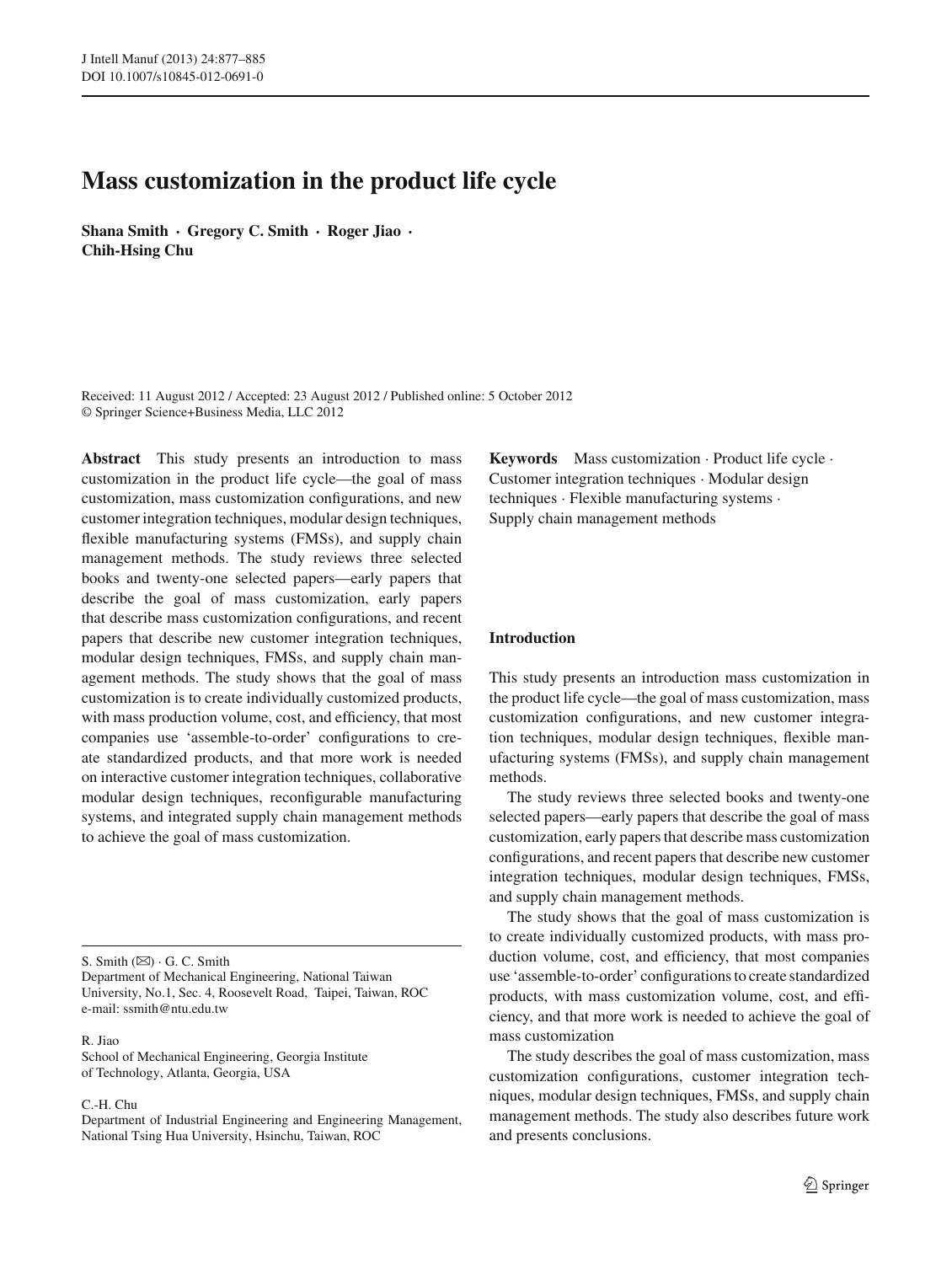

<span id="page-1-0"></span>**Fig. 1** Customer integration (CI) configurations



<span id="page-1-1"></span>**Fig. 2** Modular design (MD) configurations

### **The goal of mass customization**

The goal of mass customization is to create individually customized products, with mass production volume, cost, and efficiency [\(Davis 1987](#page-7-0); [Pine 1993](#page-8-0)). Companies are pursuing the goal [\(Pine et al. 1993,](#page-8-1) [1995\)](#page-8-2). However, most companies use 'assemble-to-order' configurations to create standardized products [\(McCarthy 2004](#page-8-3)). Companies need new configurations to achieve the goal of mass customization.

# Customer integration configurations

Companies use 'design-to-order', 'manufacture-to-order', 'assemble-to-order', or 'deliver-to-order' customer integration (CI) configurations to create customized, tailored, standa[rdized, or point-of-sale products](#page-7-2) [\(Duray 1996](#page-7-1)[;](#page-7-2) Duray et al. [2000](#page-7-2); [McCarthy 2004\)](#page-8-3). However, most companies use 'assemble-to-order' CI configurations to create standardized products [\(McCarthy 2004\)](#page-8-3) (Fig. [1\)](#page-1-0).

# Modular design configurations

Companiesuse'sharedcustom-module','fittedtailored-module', 'swapped standard-module', 'added network-module', 'ordered bus-module', or 'arranged sectional-module' modular design (MD) configurations to create customized, tailored, standardized, or point-of-sale products [\(Duray 1996](#page-7-1); [Duray et al. 2000](#page-7-2); [McCarthy 2004](#page-8-3)). However, most companies use 'swapped standard-module' MD configurations to create standardized products [\(McCarthy 2004\)](#page-8-3) (Fig. [2\)](#page-1-1).

# Flexible manufacturing system configurations

Companies use 'make-to-order', 'build-to-order', 'buildto-stock', or 'just-in-time' FMS configurations to create customized, tailored, standardized, or point-of-sale products [\(Duray 1996](#page-7-1); [Duray et al. 2000](#page-7-2); [McCarthy 2004\)](#page-8-3). However, most companies use 'just-in-time' FMS configurations to create standardized products [\(McCarthy 2004](#page-8-3)) (Fig. [3\)](#page-2-0).

Supply chain management configurations

Companies use 'in-house', 'supplier', and 'stock' supply chain management (SCM) configurations to create customized, tailored, standardized, or point-of-sale products. However, most companies use 'supplier' SCM configurations to create standardized products [\(Mikkola and Skjott-Larsen](#page-8-4) [2004](#page-8-4)) (Fig. [4\)](#page-2-1).

# Mass customization configurations

Companies use different (CI, MD, FMS, SCM) configurations to create customized, tailored, standardized, or pointof-sale products. However, most companies use ('assemble-to-order', 'swapped standard-module', 'just-in-time', 'supplier') configurations to create standardized products [\(McCarthy 2004](#page-8-3)) (Fig. [5\)](#page-2-2).

Companies need new (CI, MD, FMS, SCM) configurations to [achieve the goal of mass customization \(](#page-8-5)Pine and Gilmore [2000\)](#page-8-5). More work is needed on ('design-to-order', 'shared custom-module', 'just-in-time', 'supplier') configurations to create individually customized products, with mass production volume, cost, and efficiency.

#### **New customer integration techniques**

Companies need new customer integration techniques to identify individual customer requirements (ICRs). Recent papers describe new interactive customer integration techniques, new collaborative customer integration techniques, new experiential customer integration techniques, and new data mining customer integration techniques.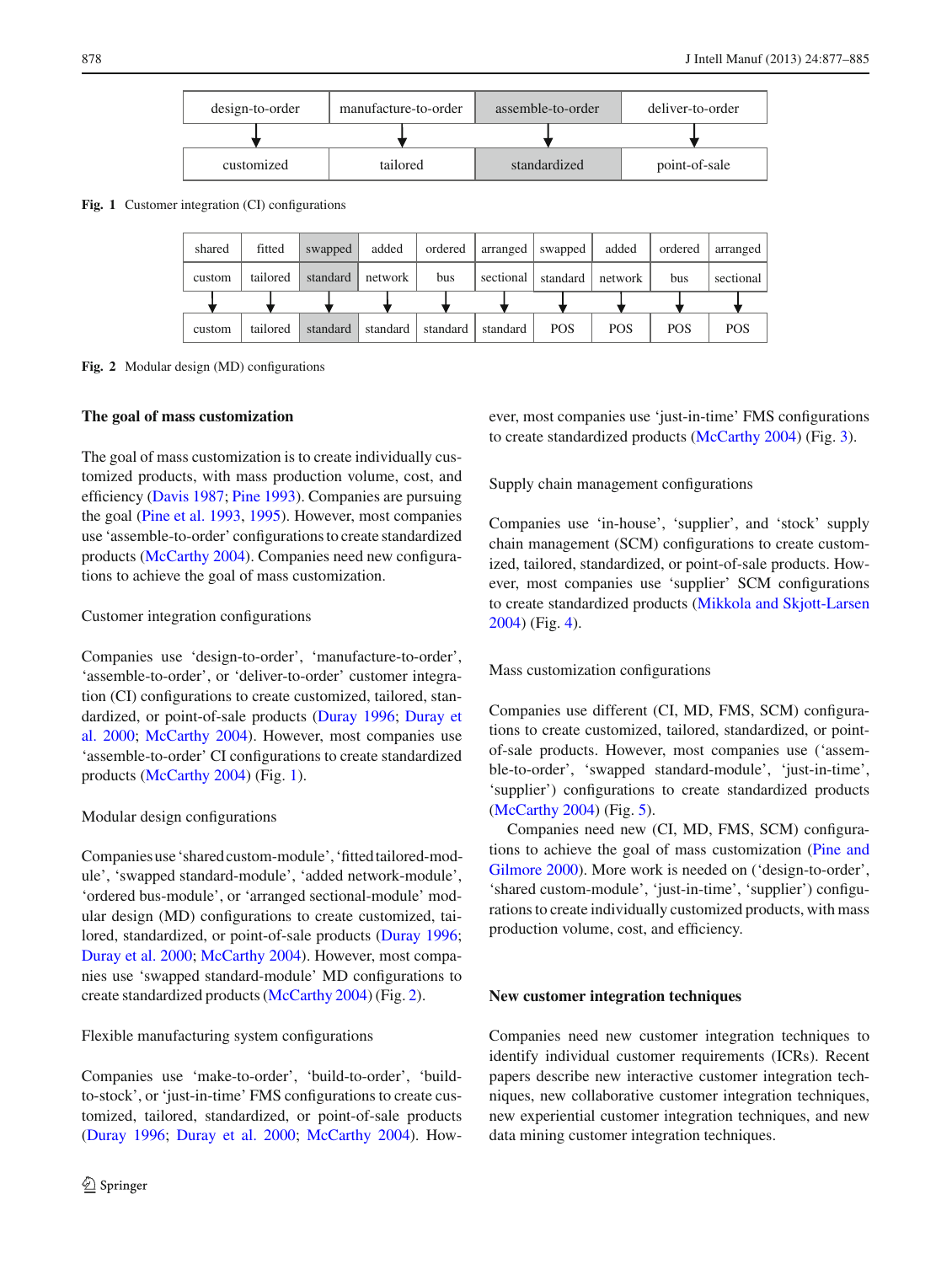

#### <span id="page-2-0"></span>**Fig. 3** Flexible manufacturing system configurations

| in-house   | in-house | in-house | in-house      |  |  |
|------------|----------|----------|---------------|--|--|
| supplier   | supplier | supplier | supplier      |  |  |
| stock      | stock    | stock    | stock         |  |  |
|            |          |          |               |  |  |
| customized | tailored |          | point-of-sale |  |  |

<span id="page-2-1"></span>**Fig. 4** Supply chain management configurations

| <b>DTO</b> | <b>MTO</b> | <b>ATO</b> | <b>ATO</b> | <b>ATO</b> | <b>ATO</b> | <b>DTO</b> | <b>DTO</b> | <b>DTO</b> | <b>DTO</b> |
|------------|------------|------------|------------|------------|------------|------------|------------|------------|------------|
|            |            |            |            |            |            |            |            |            |            |
| shared     | fitted     | swapped    | added      | ordered    | arranged   | swapped    | added      | ordered    | arranged   |
| custom     | tailored   | standard   | network    | bus        | sectional  | standard   | network    | bus        | sectional  |
|            |            |            |            |            |            |            |            |            |            |
| <b>MTO</b> | <b>BTO</b> | <b>BTO</b> | <b>BTO</b> | <b>BTO</b> | <b>BTO</b> | <b>BTO</b> | <b>BTO</b> | <b>BTO</b> | <b>BTO</b> |
|            | <b>BTS</b> | <b>BTS</b> | <b>BTS</b> | <b>BTS</b> | <b>BTS</b> | <b>BTS</b> | <b>BTS</b> | <b>BTS</b> | <b>BTS</b> |
|            | <b>JIT</b> | <b>JIT</b> | <b>JIT</b> | <b>JIT</b> | ЛT         | <b>JIT</b> | <b>JIT</b> | <b>JIT</b> | <b>JIT</b> |
|            |            |            |            |            |            |            |            |            |            |
| in-house   | in-house   | in-house   | in-house   | in-house   | in-house   | in-house   | in-house   | in-house   | in-house   |
| supplier   | supplier   | supplier   | supplier   | supplier   | supplier   | supplier   | supplier   | supplier   | supplier   |
| stock      | stock      | stock      | stock      | stock      | stock      | stock      | stock      | stock      | stock      |
|            |            |            |            |            |            |            |            |            |            |
| custom     | tailored   | standard   | standard   | standard   | standard   | <b>POS</b> | <b>POS</b> | <b>POS</b> | <b>POS</b> |

<span id="page-2-2"></span>**Fig. 5** Mass customization configurations

New interactive customer integration techniques can be used to identify ICRs. Some techniques use interactive questions, requirement pattern analysis, and requirement management systems to identify ICRs. Some techniques use 3D scanners (or 3D scanners with augmented reality viewing syst[ems\) to identify ICRs for shoe fit](#page-8-6) [\(Du et al. 2006;](#page-7-3) Zhang et al. [2011;](#page-8-6) [Huang et al. 2012\)](#page-7-4) (Fig. [6\)](#page-3-0).

New collaborative CI techniques can be used to identify ICRs. Some techniques use semantic differential (SD) scale surveys and sample designs to identify ICRs. Some techniques use innovation toolkits to identify latent ICRs. Some techniques use 3D design databases to identify visual ICRs [\(Tseng et al. 2010;](#page-8-7) [Zhang et al. 2011](#page-8-6); [Smith and Smith 2012](#page-8-8)).

Some techniques use product configuration tools (with web viewers and embedded CAD functions) to identify visual ICRs. Some techniques use product configuration tools (with web viewers, embedded CAD functions, and PDM servers) to identify visual ICRs. Some techniques use web viewers and erg[onomic models to identify ergonomic ICRs. \(](#page-8-9)Kuo and Chu [2005](#page-8-9); [Chu et al. 2009](#page-7-5)) (Fig. [7\)](#page-3-1).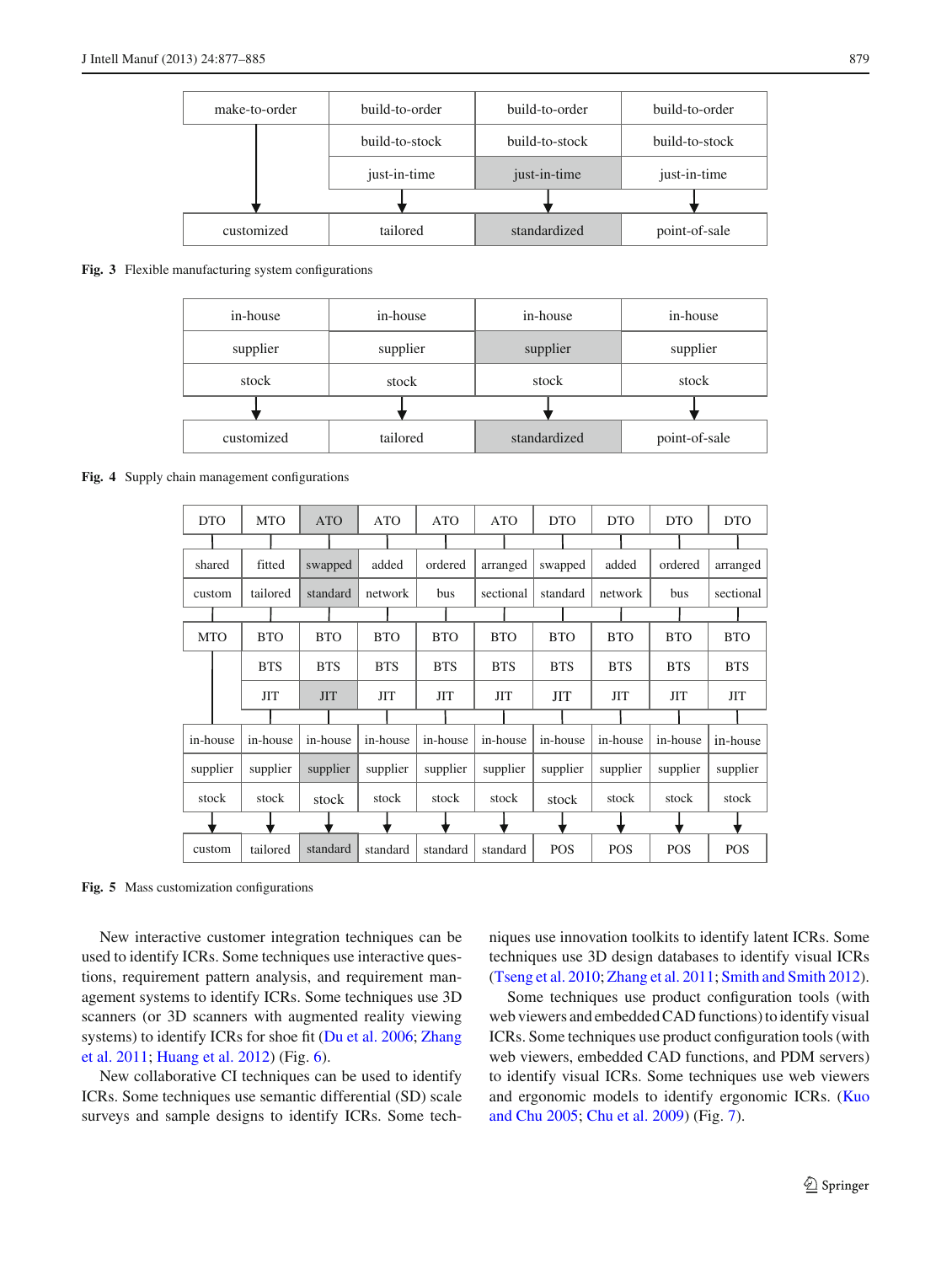<span id="page-3-0"></span>

<span id="page-3-1"></span>**Fig. 7** Collaborative customer integration techniques

New experiential CI techniques can be used to identify individual customer needs (ICNs). Some techniques use virtual environments and customer-customer, customerproduct, product-product, and customer-environment interactions to identify functional, affective, and cognitive ICNs [\(Jiao 2011\)](#page-7-6) (Fig. [8\)](#page-3-2).

New data mining CI techniques can be used to identify individual product requirements (IPRs) from web pages or design databases. Some techniques use genetic algorithms (GAs) and Pareto optimization fitness functions to identify IPRs from design databases. Some techniques use web learning or data mining to identify IPRs or latent IPRs from design databases or web pages [\(Yu and Wang 2010](#page-8-10); [Tseng et al.](#page-8-7) [2010;](#page-8-7) [Jiao 2011\)](#page-7-6) (Fig. [9\)](#page-4-0).

New interactive CI techniques can be used to identify ICRs. New collaborative CI techniques can be used to identify ICRs, latent ICRs, visual ICRs, or ergonomic ICRs. New



functional, affective and cognitive individual customer needs

<span id="page-3-2"></span>**Fig. 8** Experiential customer integration techniques

experiential CI techniques can be used to identify functional, affective, and cognitive ICNs. More work is needed on identifying ICRs, latent ICRs, visual ICRs, ergonomic ICRs, affective ICRs, and cognitive ICRs.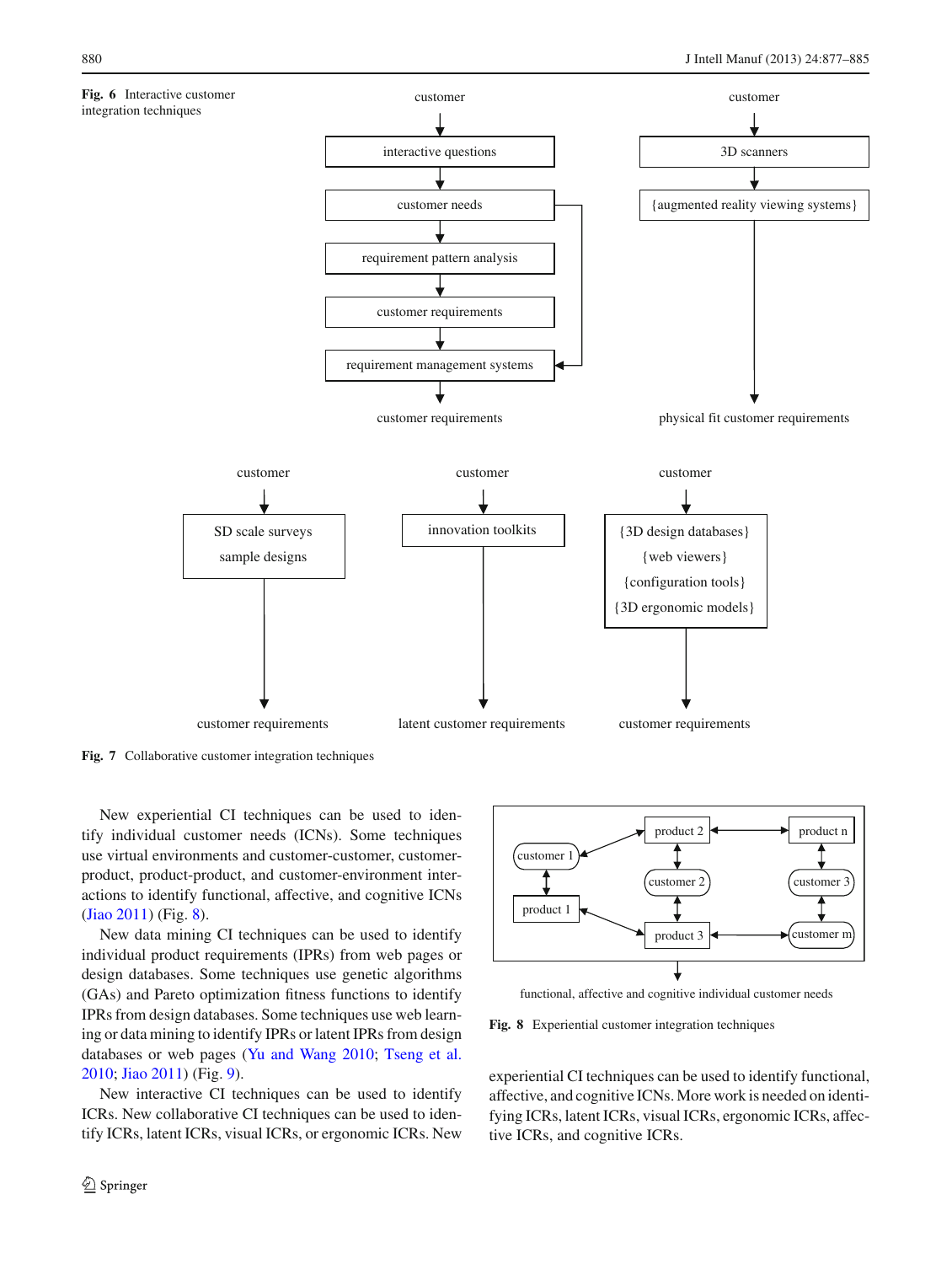

<span id="page-4-0"></span>**Fig. 9** Data mining customer integration techniques

New modular design techniques

Companies need new modular design techniques to match ICRs to designs. Recent papers describe new integrated product family architecture (integrated PFA) design techniques, new modular product family architecture (modular PFA) design techniques, and new integrated product family ontology (integrated PFO) design techniques.

New integrated PFA design techniques can be used to match grouped CRs to integrated (platform-module) PFA designs. Some techniques use Pareto optimization, analytical hierarchical process (AHP) structures, fuzzy cluster analysis (FCA) functions, design rules, and utility functions to match grouped CRs to integrated PFA designs that improve FMS volume, cost, and efficiency.

Some techniques use profile cards, images, CAD models, or virtual reality (VR) models, and quality function deployment (QFD), conjoint analysis (CA), Kansei engineering (KE), or latent semantic engineering (LSE), and experts, analogies, parametric estimation, industrial engineering, utility functions, or matching functions to match grouped or individual CRs to integrated PFA designs that improve product cost and quality. Some techniques use design rules or customer interaction to match grouped CRs to integrated PFA designs [\(Jiao and Tseng 1999](#page-7-7); [Du et al. 2006;](#page-7-3) [Zhang et al.](#page-8-6) [2011;](#page-8-6) [Jiao 2011;](#page-7-6) [Smith and Smith 2012](#page-8-8)) (Fig. [10\)](#page-5-0).

New modular PFA design techniques can be used to match grouped CRs to modular (module-module) PFA designs. Some techniques use Pareto optimization and quality loss functions to match grouped CRs to modular PFA designs that improve modular PFA design time, cost, and quality (number of common modules, module qualities, module weights) [\(Rai and Allada 2003\)](#page-8-11) (Fig. [11\)](#page-5-1).

New integrated product family ontology (PFO) design techniques can be used to match grouped data to integrated PFO designs. Some techniques use data mining and formal concept analysis to match grouped data (entities, relationships, rules) from (specifications, disassembly graphs, BOMs) to integrated PFO designs that improve MD quality and enterprise integration [\(Lim et al. 2011\)](#page-8-12) (Fig. [12\)](#page-5-2).

New integrated PFA design techniques can be used to match grouped CRs to integrated PFA designs. New modular PFA design techniques can be used to match grouped CRs to modular PFA designs. New integrated product family ontology (PFO) design techniques can be used to match grouped data to integrated PFO designs. More work is needed on matching ICRs to individually customized designs.

New flexible manufacturing systems

Companies need new FMSs to convert individually customized designs into individually customized products. Recent papers describe new FMSs and new reconfigurable manufacturing systems.

New FMSs can be used to convert customized designs into customized products. Some systems use flexible facilities, cells, assembly lines, machines, and flexible groups, plans, and schedules to convert customized designs into customized products, with mass customization volume, cost, and efficiency [\(Molina et al. 2005\)](#page-8-13).

New reconfigurable manufacturing systems can be used to convert individually customized designs into individually customized products. Some systems use intelligent, open, networked, multi-agent, modular, reconfigurable facilities, cells, assembly lines, machines, and modular, reconfigurable groups, plans, and schedules to convert individually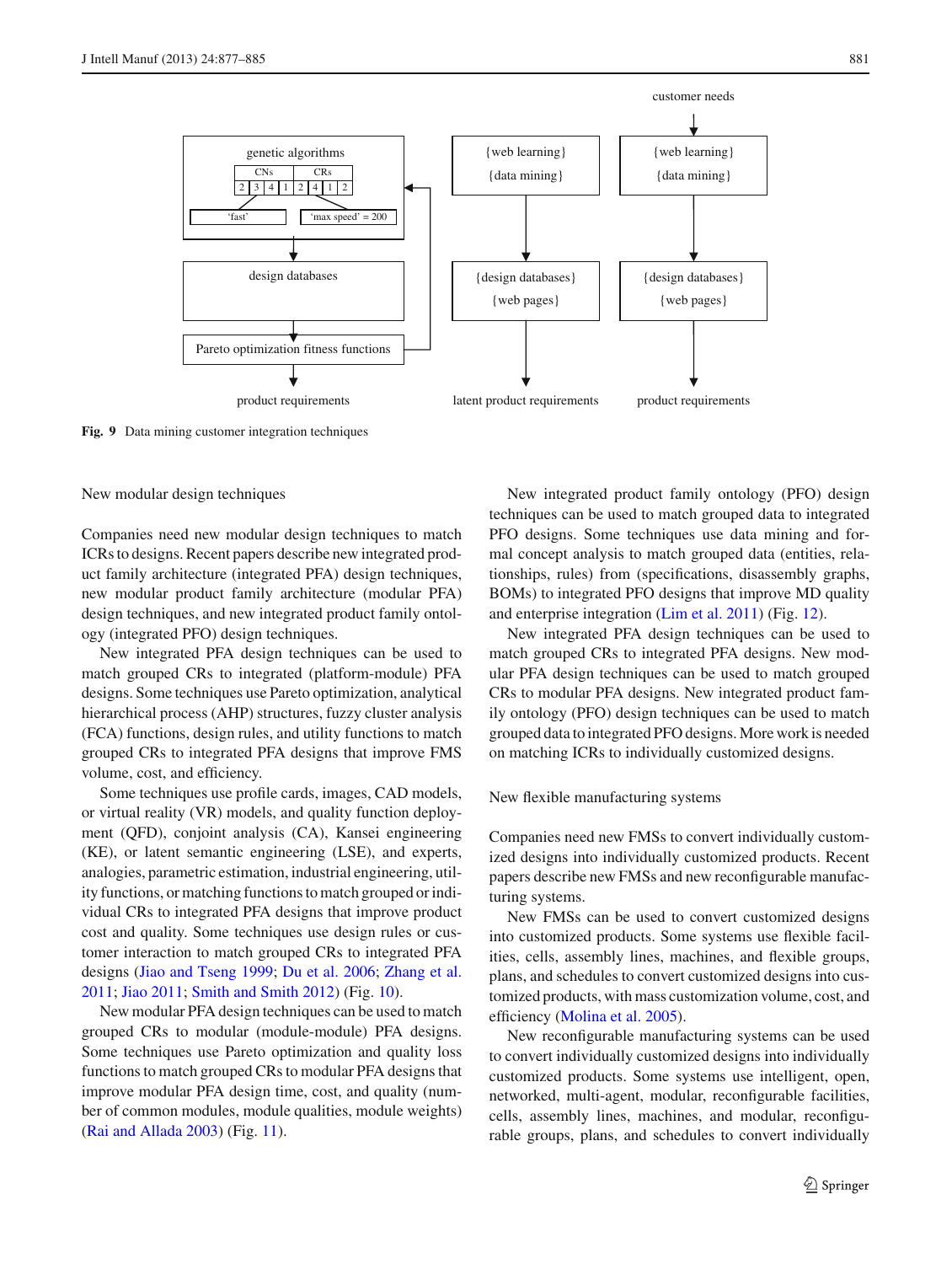<span id="page-5-0"></span>



<span id="page-5-2"></span>**Fig. 12** Integrated PFO design techniques

<span id="page-5-1"></span>customized designs into individually customized products, with mass customization volume, cost, efficiency, accuracy, and reliability [\(Molina et al. 2005\)](#page-8-13) (Fig. [13\)](#page-6-0).

New reconfigurable manufacturing systems can act, sense, learn, reason, respond, grow, adapt, and solve problems, they are easy to build, upgrade, customize, scale, extend, operate, adjust, maintain, and service, and they can be reconfigured (to individual customer level) for new customer requirements, designs, manufacturing system elements, supply chain configurations, and company needs [\(Molina et al. 2005\)](#page-8-13).

New reconfigurable manufacturing systems can be used to convert individually customized designs into individually customized products, with mass customization volume, cost, efficiency, accuracy, and reliability. More work is needed on reconfigurable manufacturing systems that can convert individually customized designs into individually customized products, with mass production volume, cost, and efficiency.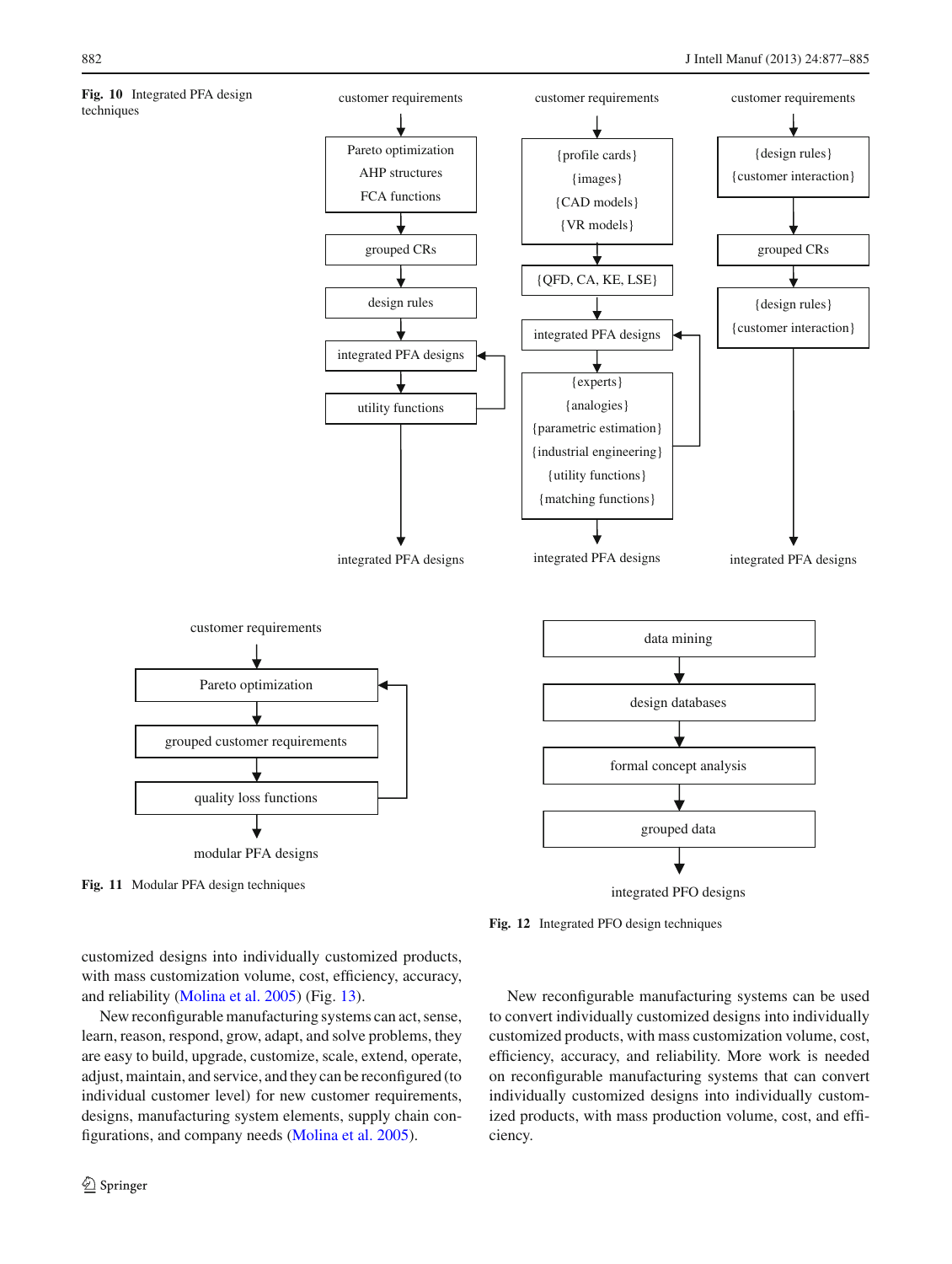

<span id="page-6-1"></span><span id="page-6-0"></span>**Fig. 14** Integrated supply chain management methods

New supply chain management methods

Companies need new supply chain management methods to convert materials into individually customized products. Recent papers describe new integrated supply chain management methods and new reconfigurable supply chain management methods.

New integrated SCM methods can be used to convert materials into customized products. Some methods use 'modularization characteristic curves' to select integrated (CI, MD, FMS, SCM) configurations that convert grouped CRs and materials into customized products, with improved customer integration, design customization, and enterprise integration [\(Mikkola and Skjott-Larsen 2004\)](#page-8-4) (Fig. [14\)](#page-6-1).

New integrated SCM methods can be used to convert materials into customized products, with improved customer integration, MD customization, and enterprise integration. More work is needed on converting materials into individually customized products, with mass production volume, cost, and efficiency.

#### **Future work to achieve the goal of mass customization**

The goal of mass customization is to create individually customized products, with mass production volume, cost, and efficiency. Mass customization improves overhead, price, profit, and company success. However, mass customization also reduces volume, increases cost, and reduces efficiency [\(Piller et al. 2004](#page-8-14)). As a result, most companies create standardized products to improve volume, cost, and efficiency.

Companies need new (CI, MD, FMS, SCM) configurations to [achieve the goal of mass customization \(](#page-8-5)Pine and Gilmore [2000;](#page-8-5) [McCarthy 2004](#page-8-3)). More work is needed on ('design-to-order', 'shared custom-module', 'just-in-time', 'supplier') configurations that can create individually customized products, with mass production volume, cost, and efficiency.

More work is also needed on 'deliver-to-order' configurations that can create point-of-sale products, with mass production volume, cost, and efficiency. 'Deliver-to-order' configurations can improve customer integration, customer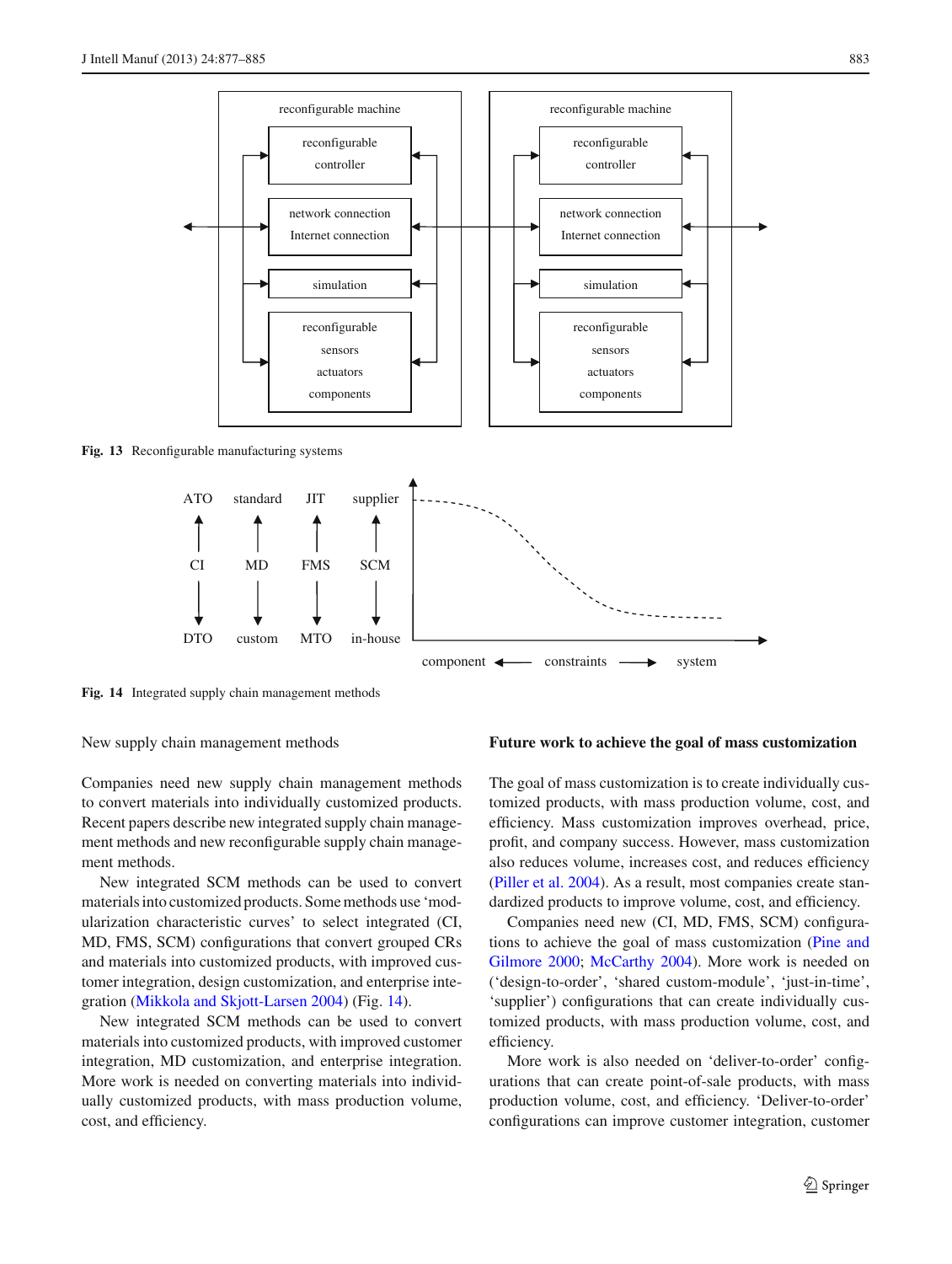satisfaction, design customization, and manufacturing system volume, cost, and efficiency [\(Duray 1996](#page-7-1)).

Companies need new CI techniques, MD techniques, RM systems, and SCM methods to achieve the goal of mass customization. More work is needed on identifying ICRs, latent ICRs, and affective ICRs. More work is needed on matching ICRs to individually customized designs. More work is needed on converting individually customized designs and materials into individually customized products, with mass production volume, cost, and efficiency.

In particular, more work is needed on interactive CI techniques, collaborative MD techniques, RM systems (facilities, machines, controllers, software, software tools, simulation, sensors, actuators, tools, dies), integrated SCM methods (information systems, information models, and information processing), product support systems, and product replacement techniques [\(Da Silveira et al. 2001](#page-7-8); [Molina et al. 2005](#page-8-13)).

### **Conclusions**

This study presents and introduction to mass customization in the product life cycle. This study describes the goal of mass customization. This study describes mass customization configurations. This study also describes new customer integration techniques, modular design techniques, FMSs, and supply chain management methods.

This study shows that the goal of mass customization is to create individually customized products, with mass production volume, cost, and efficiency. This study shows that most companies use ('assemble-to-order', 'swapped standard-module', 'just-in-time', 'supplier') configurations to create standardized products.

This study shows that companies need new CI techniques to identify ICRs. New interactive CI techniques can be used to identify ICRs. New collaborative CI techniques can be used to identify ICRs. New experiential CI techniques can be used to identify ICNs. More work is needed on identifying ICRs, latent ICRs, affective ICRs, and cognitive ICRs.

This study shows that companies need new MD techniques to match ICRs to individually customized designs. New integrated PFA design techniques can be used to match grouped CRs to integrated PFA designs. New modular PFA design techniques can be used to match grouped CRs to modular PFA designs. More work is needed on matching ICRs to individually customized designs.

This study shows that companies need new reconfigurable manufacturing systems to convert designs into products. New reconfigurable manufacturing systems can be used to convert individually customized designs into individually customized products. More work is needed on converting individually customized designs into individually customized products, with mass production volume, cost, and efficiency.

This study shows that companies need new supply chain management methods to convert materials into individually customized products. New integrated SCM methods can be used to convert materials into customized products. More work is needed on integrated ('design-to-order', 'shared custom-module', 'just-in-time', 'supplier') configurations that can create individually customized products, with mass production volume, cost, and efficiency.

More work is also needed on 'deliver-to-order' configurations that can create point-of-sale products, with mass production volume, cost, and efficiency. 'Deliver-to-order' configurations may improve customer integration, customer satisfaction, design customization, and manufacturing system volume, cost, and efficiency more than 'assemble-toorder' configurations.

More work is needed on interactive CI techniques, collaborative MD techniques, RM systems (facilities, machines, controllers, software, software tools, simulation, sensors, actuators, tools, dies), SCM methods (information systems, information models, and information processing), manufactured products, and service products.

Most early papers describe the goal of mass customization or mass customization configurations. Most recent papers describe new CI techniques, MD techniques, RM systems, and SCM methods. More work is needed on product delivery, product use, product service, and product replacement. More work is needed to achieve the goal of mass customization.

#### **References**

- <span id="page-7-5"></span>Chu, C., Wu, P., & Yuan, G. (2009). Online parametric configuration of 3D product based on triangulation model. *Journal of Engineering Manufacture, 223*(3), 231–246.
- <span id="page-7-8"></span>Da Silveira, G., Borenstein, D., & Fogliatto, F. (2001). Mass customization: Literature review and research directions. *International Journal of Production Economics, 72*, 1–13.
- <span id="page-7-0"></span>Davis, S. (1987). *Future perfect*. Reading, MA: Addison-Wesley.
- <span id="page-7-3"></span>Du, X., Jiao, J., & Tseng, M. (2006). Understanding customer satisfaction in product customization.*International Journal of Technology Management, 31*, 396–406.
- <span id="page-7-1"></span>Duray, R. (1996). Identification and categorization of mass customization configurations. *Proceeding of Annual Meeting Decision Science Institute, 3*, 1307–1309.
- <span id="page-7-2"></span>Duray, R., Ward, P., Milligan, G., & Berry, W. (2000). Approaches to mass customization: Configurations and empirical validation. *Journal of Operations Management, 18*, 605–625.
- <span id="page-7-4"></span>Huang, S., Yang, Y., & Chu, C. (2012). Human-centric design personalization of 3D glasses frame in markerless augmented reality. *Dvanced Engineering Informatics, 16*, 35–45.
- <span id="page-7-7"></span>Jiao, J., & Tseng, M. (1999). A methodology of developing product family architecture for mass customization. *Journal of Intelligent Manufacturing, 10*, 3–20.
- <span id="page-7-6"></span>Jiao, R. (2011). Prospect of design for mass customization and personalization. In *Proceedings of ASME IDETC-CIE Conference*, pp. 1307–1309.